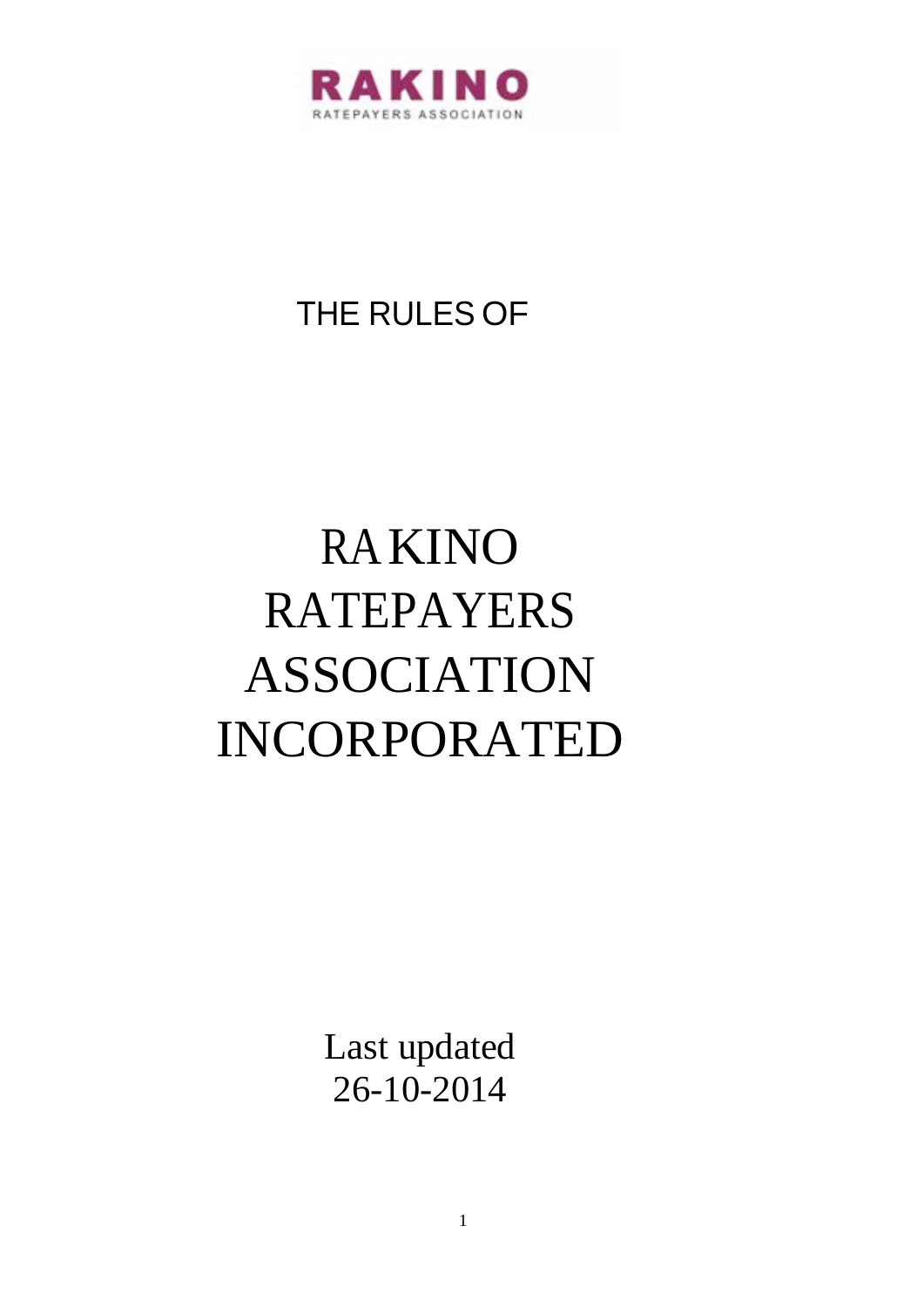### 1 **NAME** The name of the Society is **"RAKINO RATEPAYERS ASSOCIATION INCORPORATED"**

#### 2 **THE OBJECTS** for which the Society is established are -

- a) To conserve, promote and advance generally the interests and welfare of the Island Community on the Island known as Rakino Island in the Hauraki Gulf of New Zealand, which Island shall be hereinafter referred to as "Rakino Island",
- b) To take all such steps, and to do all such things as may seem to the Society necessary, desirable or expedient to carry out the objects referred to in sub-clause (a) hereof,
- c) To promote local and national amenities on Rakino Island and adjacent thereto,
- d) To promote or oppose bills, legislative or other measures, or by-laws, affecting the interests of the Island community,
- e) To seek redress of wrongs from which the community may from time to time suffer, or make representations by way of deputations or otherwise bring under the notice of the Government of New Zealand or any other constituted municipal, local, regional or other authority such matters as in the opinion of the Society require attention or alteration,
- f) To promote if desirable town and/or country planning of Rakino Island and/or if not desirable to oppose any such town and/or country schemes which shall at any time be planned or promoted by any authority, corporations or persons,
- g) To encourage social amenities upon the Island,
- h) To encourage, promote and support efficient transport and communications facilities upon, to and from, Rakino Island,
- i) To encourage and promote any movement, idea, suggestion or enterprise, which shall be in the opinion of the Society or its Committee for the benefit of Rakino Island and of the Island community,
- j) To encourage the development of the cultural, recreational and educational requirements, interests and facilities of Rakino Island,
- k) To promote the improvement and extension of parks and reserves on Rakino Island,
- l) To collect and publish reliable and up-to-date information about Rakino Island,
- m) To act in liaison and to co-operate with any person, corporation or body in order to achieve any of the objects hereinbefore mentioned,
- n) To subscribe to or become a member of or co-operate with any other Society, body, whether incorporated or not, and persons whose objects are similar to or likely to advance all or any of the objects of the Society,
- o) To carry out and engage in such further objects incidental or conducive to the attainment of the objects as the Society or its Committee may from time to time deem necessary or desirable

#### 3. **MEMBERSHIP**

#### Voting Members

A representative of each property owner on the island (Refer Appendix I). A member shall remain a financial member for the period from the date of payment of the member's annual subscription until the conclusion of the next annual general meeting

4 **APPLICATIONS FOR MEMBERSHIP** All applicantsfor membership may become members of the Society by notifying in writing their property qualification and by paying the current subscription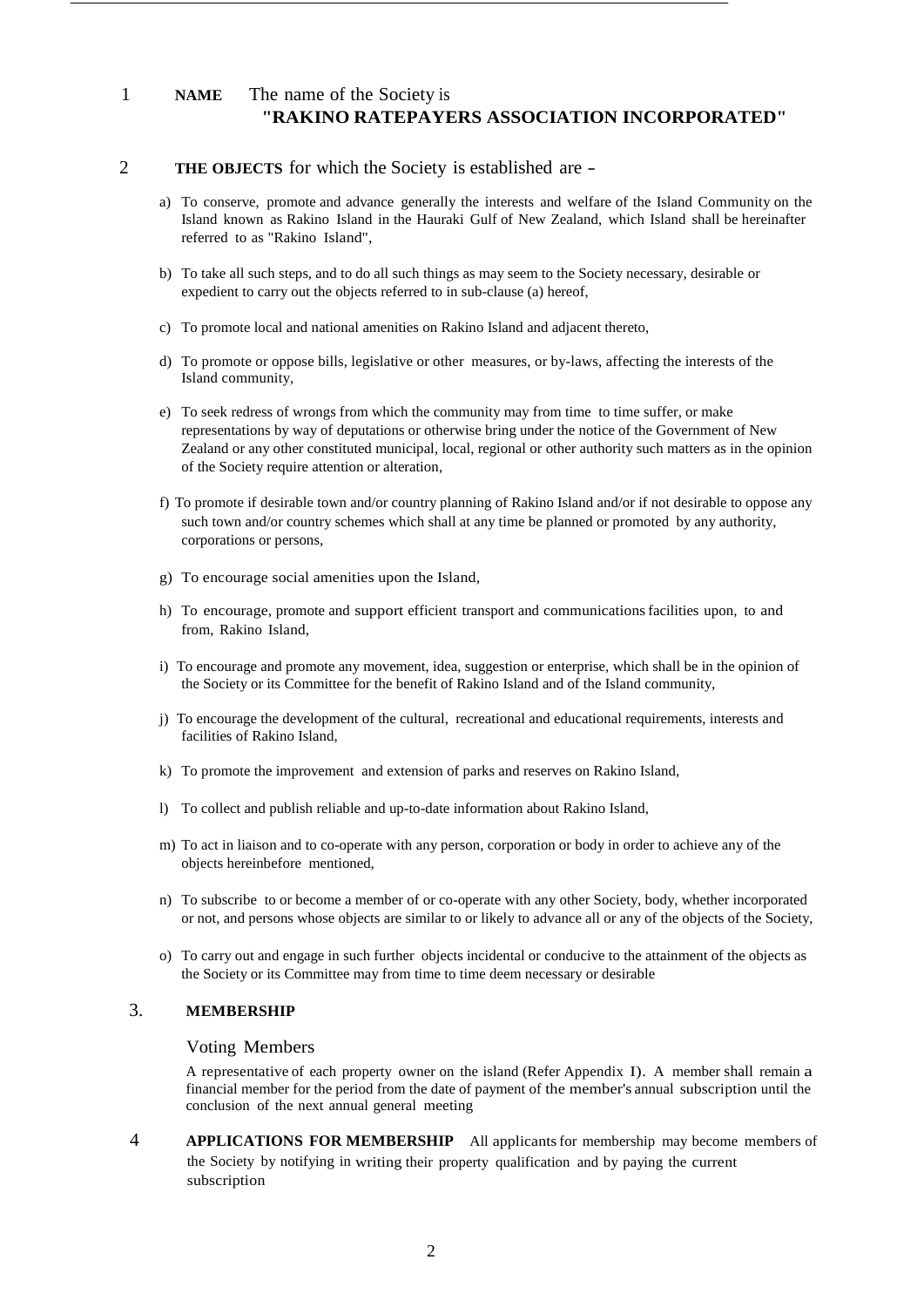- 5 **CESSATION OF MEMBERSHIP** Any member of the Society may signify his cessation of membership thereof by resignation under his or her hand or, if a body incorporate, under the hand of its Chief Executive Officer **PROVIDED** that all resignations shall be sent to the Secretary of the Society not later than the  $30<sup>th</sup>$  day of June in any year, and any member whose resignation IS not so sent, shall continue to be liable for the annual subscription until the end of the then current year
- 6 **ANY member** whose subscription is in arrears for more than six months may upon the resolution of the Committee of the Society to that effect cease to be a member of the Society
- 7 **THE** Society may in General Meeting and/or the Committee may terminate by resolution the membership of any member Such member shall thereupon cease to be a member of the Society provided however that such member may by notice in writing to the Secretary, appeal against the decision of the Society The appeal shall be heard at the next following Ordinary Meeting of the Society when the member concerned shall be entitled either in person or by his representative duly authorized in writing to state h1s case The Society may by resolution either affirm or rescind its previous resolution, and in the latter case, the member concerned shall be thereupon re-instated as a member
- 8 **SUBSCRIPTIONS** An annual subscription to the Society shall be due and payable immediately upon the subscriber joining the Society and thereafter upon the date of the Annual General Meeting at which the subscription for the current year is fixed The Society shall have the power to apportion a subscription for part of any financial year The Committee shall recommend to the Annual General Meeting the Subscriptions for the current year

NB. The 'current year' applies to the Financial year, i.e. 1 July to the next 30 June

#### 9 **REPRESENTATION BY MEMBERS**

a) Only voting members shall be entitled to speak and vote at General Meetings of the Society b) Non-members shall be entitled to attend meetings of the Society They do not have the right to speak to the meeting However if the Meeting approves, the Chair may allow the non-member to speak to the meeting

10 **OFFICERS AND COMMITTEE** The Officers of the Society shall consist of the Chair, Immediate Past Chair, Vice Chair, Secretary and a Treasurer. Up to four non-office holding Committee members and the Officers (excluding the Past Chair) shall be elected annually by ballot at the Annual General Meeting of the Society

An Honorary Reviewer of the Accounts and such other Officers as shall from time to time be considered necessary may be appointed by the Committee

There shall be nothing to prevent the Treasurer and the Secretary being the same person Any person elected or appointed to the Committee or to any other office shall immediately cease to be a member of the Committee or to hold such office on becoming certified of unsound mind or on being declared a bankrupt

Nominations in writing for the election of officers, signed by the nominee and his/her proposer, shall be in the hands of the Secretary in sufficient time to allow voting papers with the names of all nominees theron, to be in the hands of the voting members at least fourteen (14) clear days before the holding of the Annual General Meeting

The Secretary has the right to decide the time required (refer sufficient time above) for nominations after taking into account the mail delivery times to and from Rakino Island

As nominations are requested from the members, the Secretary shall advise the time to be allowed for return of the nomination forms This period of time allowed may alter from year to year

- 11 **QUORUM** No business shall be transacted at any meeting of the Committee unless at least four members of the Committee are present
- 12 **SUB-COMMITTEES** Sub-committees may be appointed by the Committee for the purpose of attending to and carrying out, subject to the control of the Committee, the various objects of the Society The duties and the scope of each sub-Committee shall be determined by the Committee
- 13 **NON COMMITTEE POSITIONS** The Auckland C1ty Council has the power to appoint a Civil Defence Warden and a Fire Officer The Chairperson shall each year take into account the views of the Committee and/or members and shall recommend to the Council the names of the persons who should hold those positions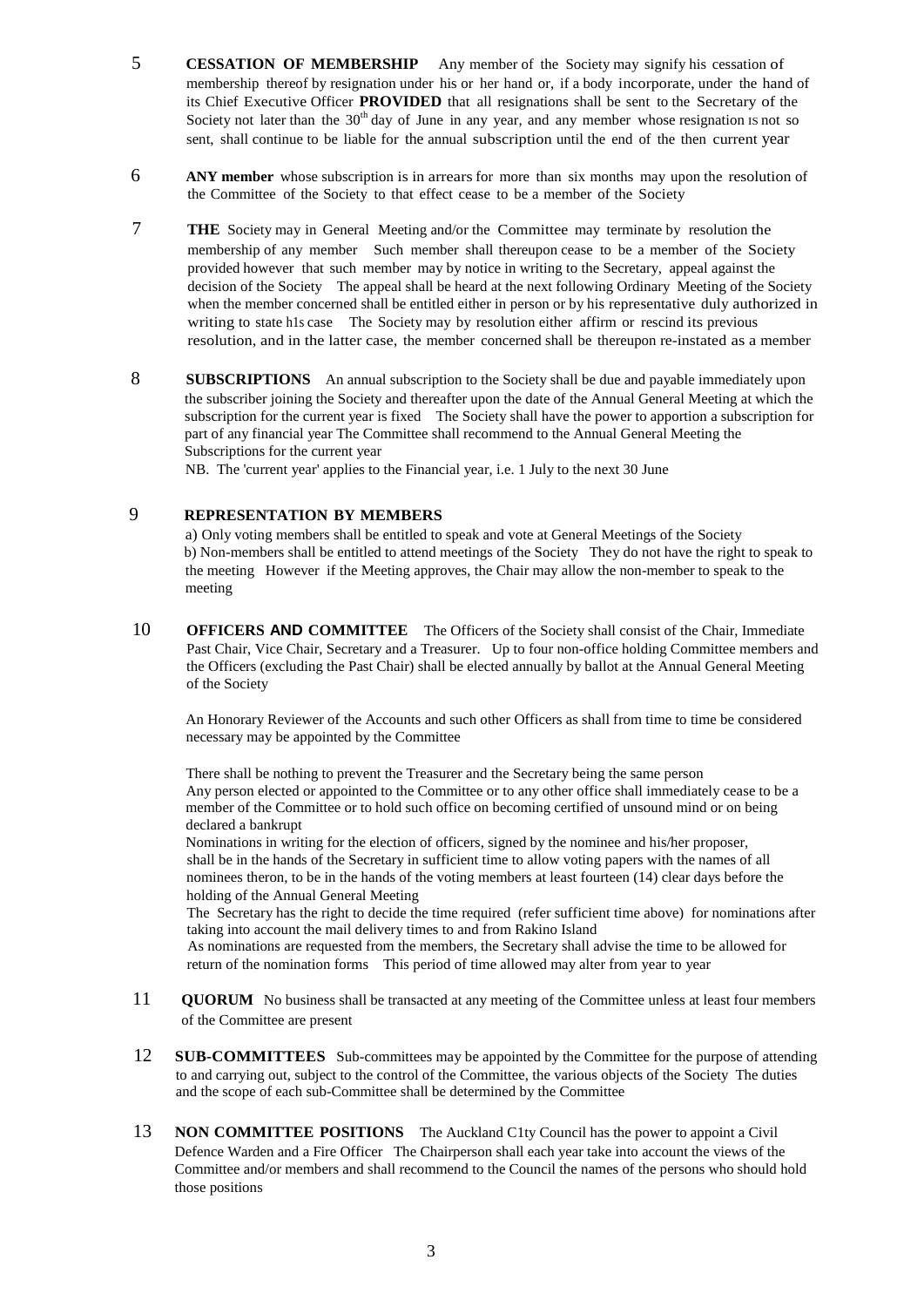14 **VACANCY AMONG OFFICERS** In the case of any casual vacancy in the office of members of the Committee, Chairperson, Vice-Chairperson, Committee Members, Honorary Treasurer or Secretary of the Society, as the case may be, the Committee may appoint one of themselves of the Society to act until the next Annual General Meeting or until an earlier Extraordinary General Meeting shall be called to fill any such vacancies until the next Annual General Meeting and may also appoint one of themselves or some other member of the Society to perform the duties of the office so vacated until the holding of such Extraordinary General Meeting

Any member of the Committee or of a Sub-Committee who shall be absent from three consecutive meetings of the Committee or Sub-Committee (as the case may be) without leave, shall be deemed to have resigned from the Committee

- 15 **TERM OF OFFICE OF THE OFFICERS** All officers, and members of Committees shall hold office for a period expiring at the next Annual General Meeting following their election, or until such later time as their successors shall have been appointed
- 16 **CHAIRPERSON** The Chairperson of the Society shall be also ex officio a member of all Sub-Committees In the absence of the Chairperson, the Vice-Chairperson shall take the chair, and failing them, the meeting shall elect one of the members or representatives of members present to the chair Committees and Sub-Committees shall elect their Chairperson from the members thereof, such Chairperson to hold office until his successor is appointed
- 17 **MEETINGS** the Annual Meeting of the Society shall be held not later than the 31<sup>st</sup> day of October in each year In addition to the Annual General Meeting, the society shall hold at least one other Ordinary General Meeting in each year

Special General Meetings of the Society may he convened by the Committee and shall be so called upon the requisition of not fewer than ten (10) members of the Society or one fourth (l/4) of the total members and authorised representatives of the financial voting members, whichever number is the lesser Any such requisition shall be in writing addressed to the Secretary, and shall state the reason for requesting the meeting

Notice of such meeting shall be circulated immediately to meet the criteria for calling of meetings in Clause 18

At all Annual, Special and Ordinary General Meetings each financial member present in person shall be entitled to vote as provided in Clause 3

The Chair of every meeting shall have a deliberative as well as a casting vote

In addition to the Annual General Meeting, the Society shall hold at least one other Ordinary General Meeting in each year At all Annual, Special, Ordinary and Extraordinary General Meetings, each financial voting member or authorised representative of the financial voting member present in person or by proxy, shall be entitled to one vote The Chairperson of every meeting shall have a deliberative as well as a casting vote At any meeting of the Society a quorum shall consist of twelve members and representatives of financial voting members (whichever shall be the lesser)

A member shall remain a financial voting member from the date of payment of the member's annual subscription until the conclusion of the next Annual General Meeting

- 18 **ALL** Meetings of the Society shall be summoned by notice in writing, delivered to each member or duly addressed and posted to each member, or by Pubic Notice at least ten (10) days prior to the date fixed for the holding of such meeting
- 19 **NOTICE** of all resolutions members wish to be considered at any Meeting must be in writing, addressed to the Secretary, and in time to meet the criteria for delivery to members as per clause 18
- 20 **POSTAL VOTES** If the Committee so determines then any business which can be conducted at a General Meeting can be conducted by votes of voting members cast by a postal vote This clause shall not operate to prevent an Annual General Meeting from being held each year
- 21 **VOTING AT MEETINGS** All questions arising at any Meeting of the Society or Committee, except when otherwise provided, shall be decided on the voices or, if the Chairperson or any voting member shall so require, by show of hands of voting members only A bare majority of votes, unless otherwise provided, shall carry a resolution Postal votes shall be allowed as provided in Clause 20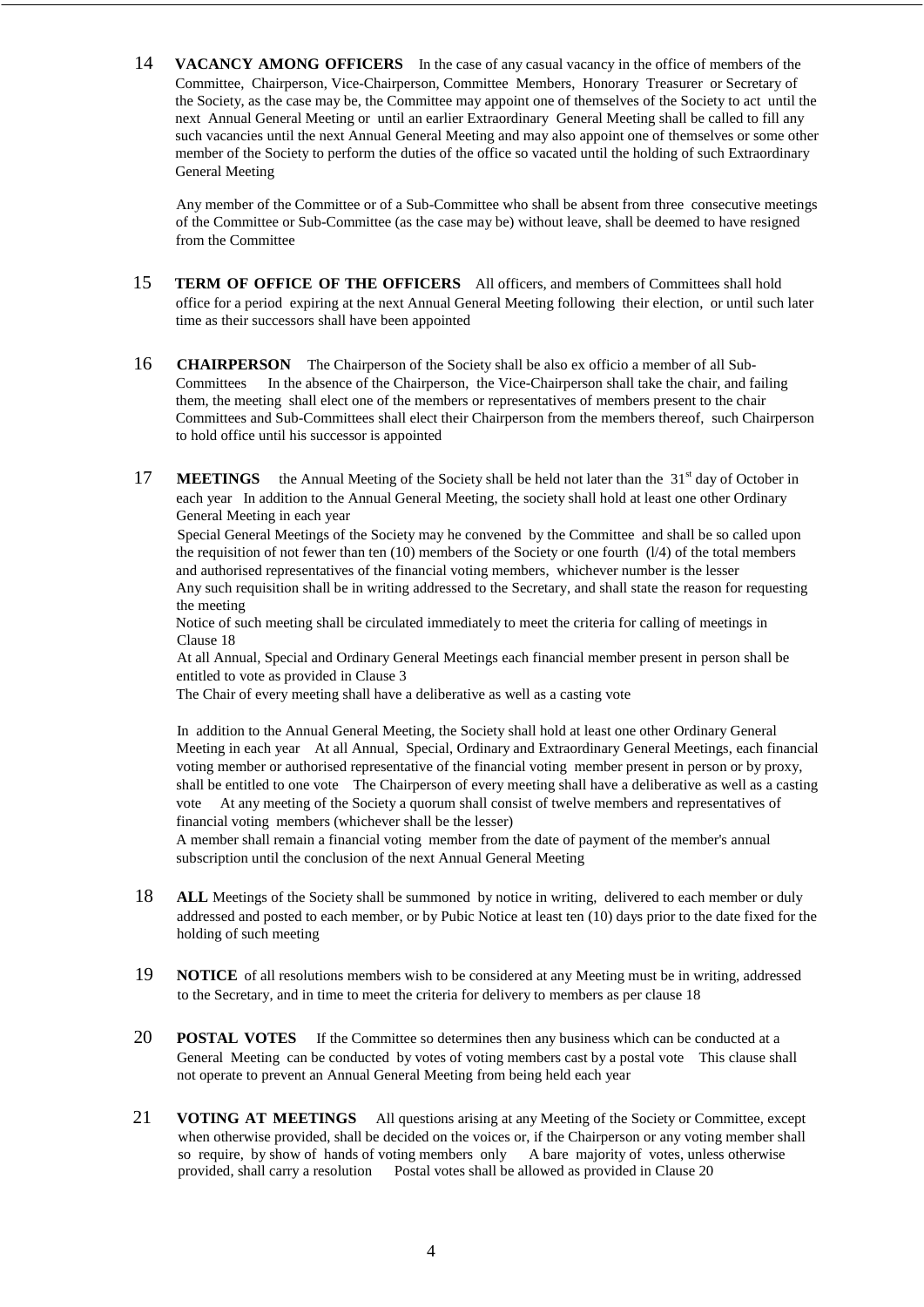- 22 **FUNDS OF THE SOCIETY** All subscriptions, donations, subsidies or moneys of the Society from whatever source derived, shall be paid into the banking account of the Society, at such bank as the said banking account be opened with, or transferred to, and all payments of the Society shall be made by cheque, signed in such manner as the Committee shall from time to time direct, except that all cheques shall be signed by a minimum of two signatures The funds of the Society shall be applied solely in the promotion of the objects of the Society as set out in the rules, or in any amendment to the same
- 23 **INVESTMENT OF FUNDS** The funds of the Society not immediately required for the purposes and objects of the same, may be invested in any Securities for the time being authorised by law in New Zealand for the investment of trust funds
- 24 **ALTERATION OF RULES** The Society may make, alter, amend or add to any of the rules at any Annual, Special or Ordinary Meeting of the Society after ten working days' notice of intention so to do shall have been given to members "No addition to or alteration or rescission of the Rules shall be approved if it effects the Pecuniary Profit Clause or the Winding Up Clause" or "No addition to or alteration of the Pecuniary Profit Clause or the Winding Up Clause shall be approved without the Inland Revenue Department's approval"
- 25 **BY-LAWS** The Society by resolution in General Meeting, may make or alter from time to time such By-Laws as it may deem necessary for the management of its affairs, the promotion of the objects of the Society, and the Government of Committees, providing that such By-Laws are not inconsistent with these rules
- 26 **AUTHORITY TO BIND SOCIETY - COMMON SEAL:** A contract or other enforceable obligation may be entered into by the Society as follows -

26 1 in writing signed under the name of the Society - by the Chairman and the Vice Chairman or, by the Vice Chairman and one Committee member who shall obtain authority from the Committee before so signing

26 2 Under the common seal of the Society - the signatories and authority to Sign under common seal shall be as provided for under clause 26 1

27 **TREASURER** The Treasurer shall be responsible for the proper custody of the moneys and properties of the Society The Treasurer shall keep a correct account of all moneys received and paid and shall submit to the Annual General Meeting a Statement of Accounts for the past year which shall have been previously reviewed by a Chartered Accountant appointed by the Society All cheques and other negotiable Instruments shall be signed and endorsed as provided for in Clause 22

#### 28 **POWERS OF THE SOCIETY** The Society shall have power -

- a) To contract, sue and be sued, open and operate on and close one or more banking accounts, and to acquire, dispose of, use, receive, hire, borrow, lend, mortgage, or in any way deal with, or in real and personal property
- b) To hire, engage and employ any person or persons to carry out any of the duties relating to the purposes of the Society, whether permanently or temporarily, and on such terms as to appointment and dismissal, reward and conditions and otherwise, as the Committee shall think fit
- c) No member of the organisation or any person associated with a member shall participate in or materially influence any decision made by the organisation in respect of the payment to or on behalf of that member or associated person of any income, benefit or advantage whatsoever
- d) Any such income paid shall be reasonable and relative to that which would be paid in an arm's length transaction (being the open market value)
- e) The provisions and effect of this clause shall not be removed from this document and shall be included and Implied into any document replacing this document
- 29 **FINANCIAL YEAR** The financial year of the Society shall commence on the 1st day of July and shall end on the 30<sup>th</sup> day of June each year The Annual Accounts will be presented at the Annual General Meeting
- 30 **ARREARS OF SUBSCRIPTION** No member whose Annual subscription is in arrears shall be entitled to vote on any resolution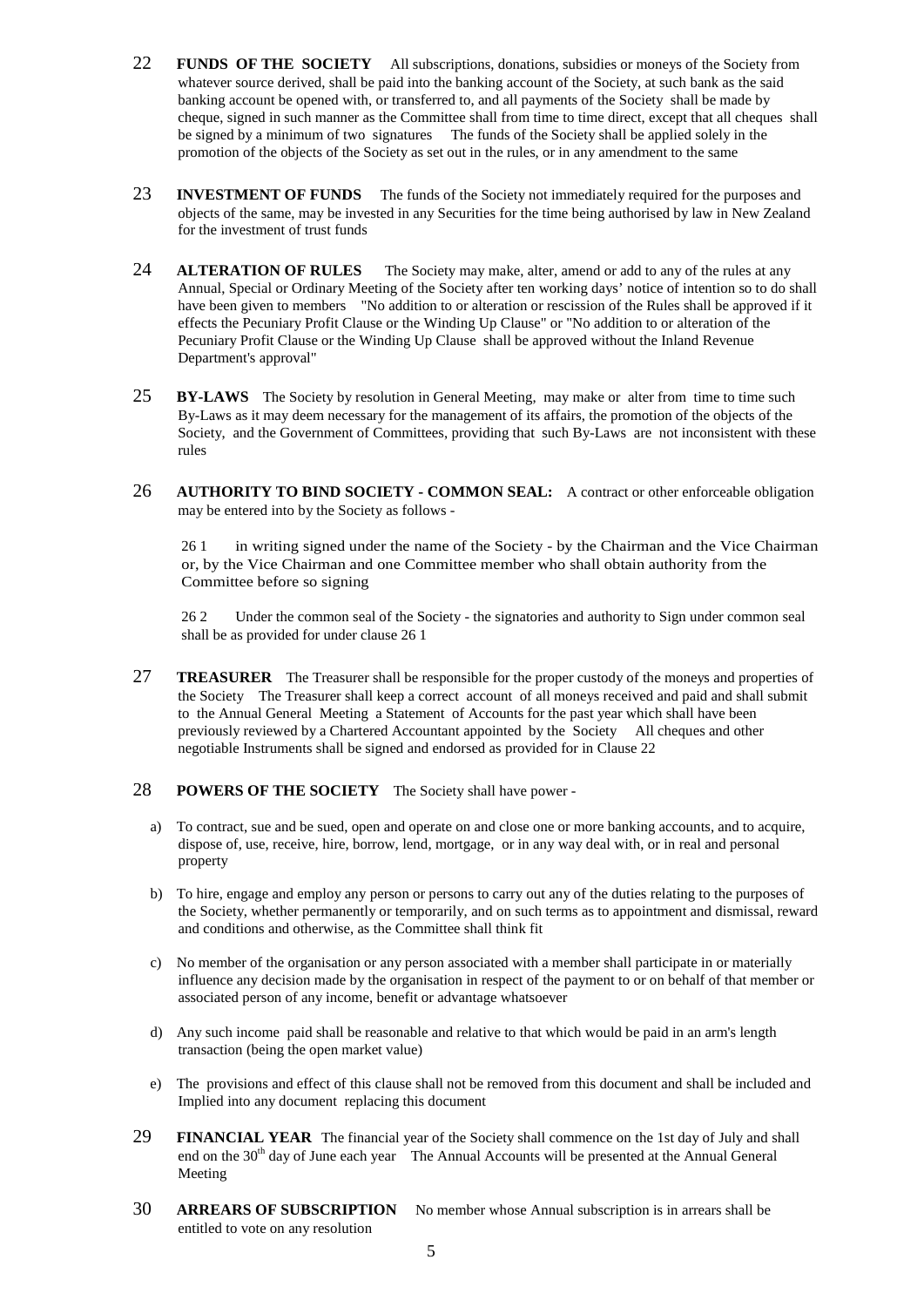- 31 **INTERPRETATION OF RULES** Should any case occur which has not been provided for in these rules or any question of their interpretation arise, the Committee shall consider and determine the same and their decision shall be final
- 32 **WINDING UP** The Society may be put into liquidation pursuant to the provisions of the Incorporated Societies Act and pursuant to any amendments or replacement of the Act
- 33 **DISPOSAL OF ASSETS** In the event of the Society being wound up under the provisions of the preceding rule or dissolved by the Registrar, its assets shall after all liabilities have been discharged be expended for the general benefit of the Island community in such manner as shall be determined by a majority of the members of the Society present at a Meeting called for the purpose, or in default of the members so deciding, as the Chairperson of the Society shall decide PROVIDED that any property remaining shall not be paid to or distributed among the members of the organisation but shall be given or transferred to some other organisation or body having as its aim the benefit of Rakino Island and which is not carried on for the pecuniary benefit of members, or if this is not possible, the Auckland Regional Council